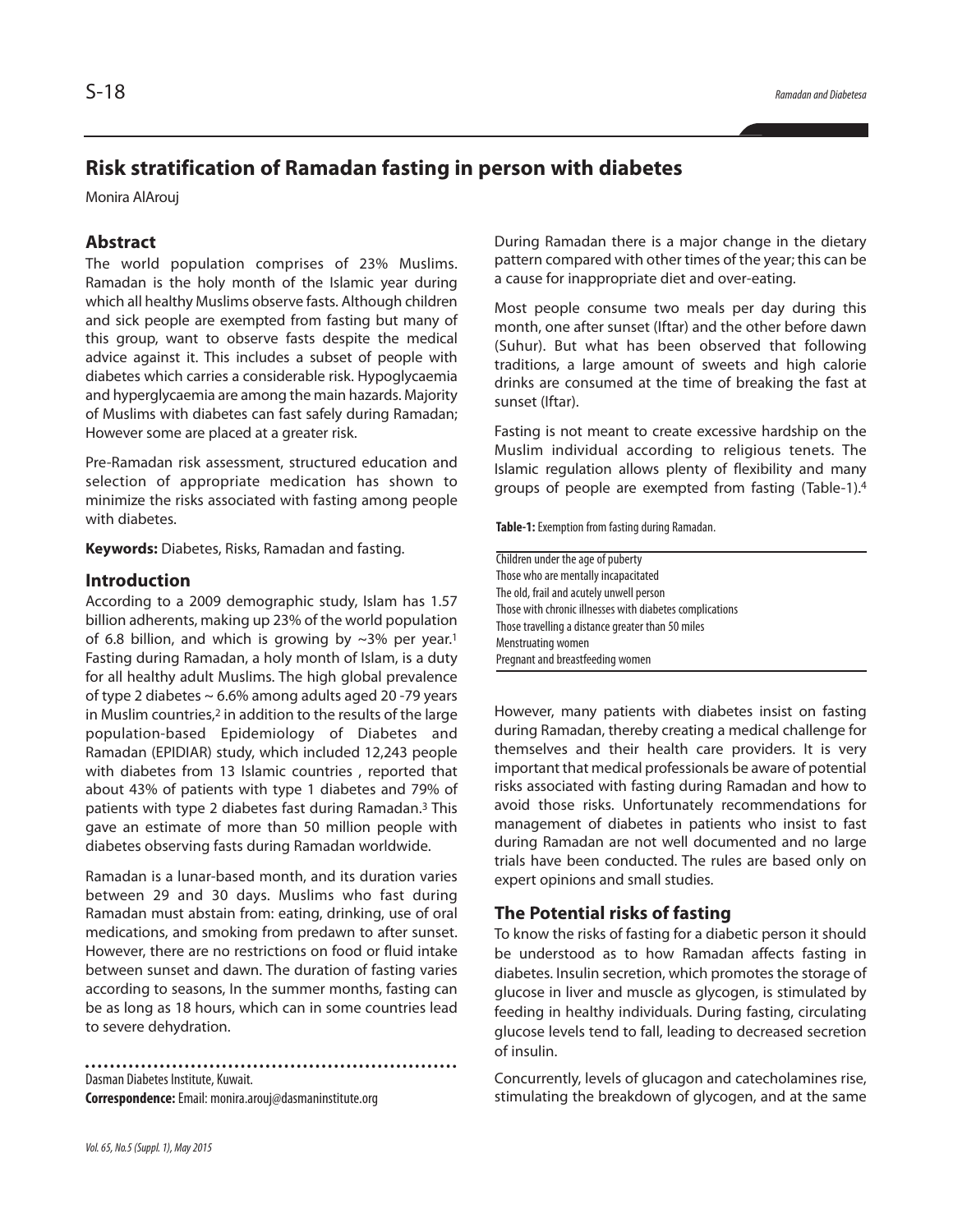time gluconeogenesis is augmented. <sup>5</sup> When fasting is prolonged for more than several hours, glycogen stores become depleted, and the low levels of circulating insulin stimulate increased fatty acid release from adipocytes. Oxidations of fatty acids produce ketones that can be used as fuel by skeletal and cardiac muscle, liver, kidney, and adipose tissue, thus sparing glucose for continued utilization by brain and erythrocytes. The transition from the fed state through brief fasting and into prolonged starvation is mediated by a series of complex metabolic, hormonal, and glucoregulatory mechanisms. Felig<sup>6</sup> conveniently divided the transition from a fed to a fasted state into three stages:

1) The postabsorptive phase, 6-24 hours after beginning fasting

2) The gluconeogenic phase, from 2-10 days of fasting

3) The protein conservation phase, beyond 10 days of fasting.

Although most religious fasts rarely reach 24 hours, the variability of the duration of every phase may lead to different physiological responses to fasting. This variability may explain the feasibility of prolonged fast even in subjects with type 1 diabetes in some studies.<sup>8</sup> After an overnight fast, the average rate of glucose utilization by a healthy human is 7g per hour. It was estimated that, the 70-80 g of glycogen present in the liver can provide glucose to the brain and peripheral tissues for about 12 hours.7 In a person without diabetes, these processes are regulated by a delicate balance between insulin level and counter regulatory hormones that help maintain glucose concentrations in the physiological range. In a person with diabetes, glucose homeostasis is affected and disturbed by the underlying pathophysiology or by the pharmacological agents. In a person with type 1 diabetes, glucagon secretion may fail to increase appropriately in response to hypoglycaemia. Epinephrine secretion is also defective in some patients with type 1 diabetes because of recurrent hypoglycaemia. <sup>5</sup> In patients with severe insulin deficiency, a prolonged fast in the absence of adequate insulin can lead to excessive glycogen breakdown and increased gluconeogenesis and ketogenesis, leading to hyperglycaemia and ketoacidosis. Patients with type 2 diabetes may have similar disturbances in response to a prolonged fast but ketoacidosis is uncommon, and the severity of hyperglycaemia depends on the extent of insulin resistance or deficiency.

Therefore, the major risks of fasting are mainly of

Table-2: Major risks associated with fasting in patients with diabetes.

Hypoglycaemia Hyperglycaemia Diabetic ketoacidosis Dehydration and thrombosis

hypoglycaemia and hyperglycaemia.. This was also reported in the results of EPIDIAR<sup>3</sup> that showed a high rate of acute complications, a remarkable 7.5 fold increase in severe hypoglycaemia and a 5 fold increase in hyperglycaernia with or without diabetic ketoacidosis, (Table-2) These risks could be more obvious in hot and humid weather. Patients on insulin or oral hypoglycaemic therapy have a significant risk of hypoglycaemia due to changes in their meal routines. Larger meals, fried and sugary food, more often eaten during Ramadan, can cause greater variability in blood glucose levels and deterioration in glucose control. These risks, dehydration in particular, are greatly increased in the summer months when fasting hours are longer.

## **Risks stratification for people with diabetes in fasting Ramadan**

The medical profession has uniformly discouraged fasting during Ramadan for people with ill health, which would include some people with diabetes, due to increased potential risk of complications mentioned above. However, many patients with various health problems insist on fasting during Ramadan, thereby creating a medical challenge for themselves and their health care providers. It is increasingly important that healthcare professionals are aware of potential risks associated with fasting during Ramadan for some people with diabetes, and that they are able to quantify that risk.

The risk quantification depends on several factors including the type of diabetes, the type of diabetes medications, the individual hypoglycaemia risk, the presence of diabetes complications and other comorbidities.

Unfortunately there is no universal agreement on recommendations for patients with diabetes and fasting Ramadan due to lack of data from large controlled studies but we have an expert consensus for the risk stratification and quantification. The Recommendations for Management of Diabetes During Ramadan in 2005 and its Update 2010, published by the American Diabetes Association (ADA), categorized patients in 4 risk groups (very high risk, high risk, moderate risk and low risk) and recommendations were suggested for each category (Table-3). 9,10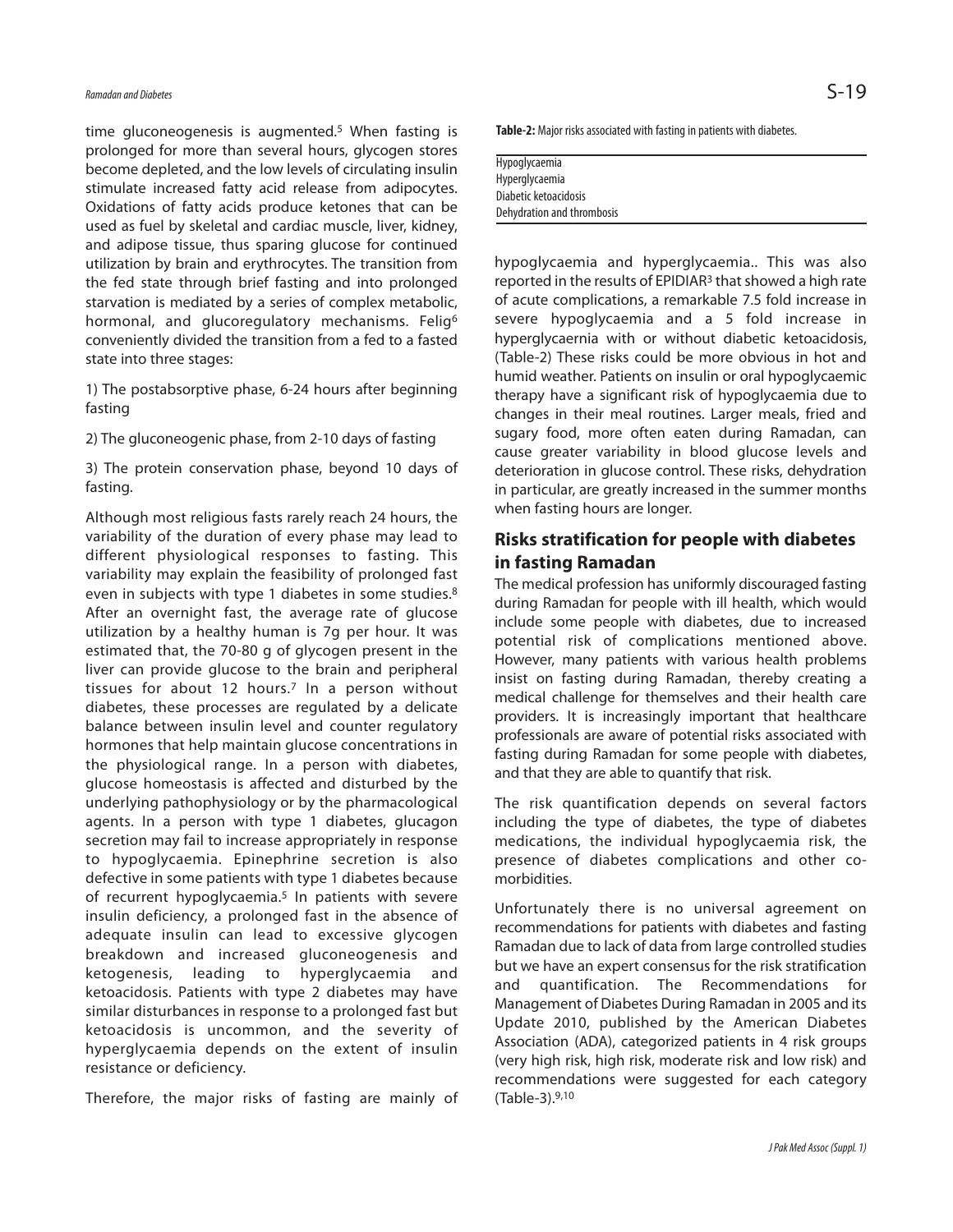| <b>Risk category</b>                                  | <b>Religious and medical advice</b>                                                                                                                                                                                                                                                                                                                                                                 |                                                                              |
|-------------------------------------------------------|-----------------------------------------------------------------------------------------------------------------------------------------------------------------------------------------------------------------------------------------------------------------------------------------------------------------------------------------------------------------------------------------------------|------------------------------------------------------------------------------|
| Category 1<br>Very high risk                          | Severe hypoglycaemia within the 3 months prior to Ramadan<br>A history of recurrent hypoglycaemia<br>Hypoglycaemia unawareness<br>Sustained poor glycaemic control<br>Ketoacidosis within the 3 months prior to Ramadan<br>Type 1 diabetes<br>Acute illness<br>Hyperosmolar hyperglycaemic coma within the previous 3 months<br>Performing intense physical labour<br>Pregnancy<br>Chronic dialysis | Should NOT fast, has high probability of harm                                |
| Category 2<br>High risk                               | Moderate hyperglycaemia (average blood glucose 150-300 mg/dl or A1C 10%)<br>Renal insufficiency<br>Advanced macrovascular complications<br>Living alone and treated with insulin or sulfonylureas<br>Patients with comorbid conditions that present additional risk factors<br>Old age with ill health<br>Treatment with drugs that may affect mentation                                            | Should NOT fast, has high probability of harm                                |
| Category 3<br>Moderate risk<br>Category 4<br>Low risk | Well-controlled diabetes treated with short-acting insulin secretagogues<br>Well-controlled diabetes treated with lifestyle therapy, metformin, acarbose,<br>thiazolidinediones, and/or incretinbased therapies in otherwise healthy patients                                                                                                                                                       | Should fast, low probability of harm<br>Should fast, low probability of harm |

Table-3: Rsk Categories in patients with type 1 or type 2 diabetes who fast during Ramadan.

Note: This classification is based largely on expert opinion and not on scientific data derived from clinical studies.

These recommendations based on the probability of harm in view of the healthcare professionals, who may find it difficult to advise a Muslim person on a religious matter. However, it is more comfortable and reassuring if the religious authorities are in harmony with the medical advice regarding who should not fast in Ramadan if they have diabetes.

In April 2009 in Sharjah, United Arab Emirates (UAE), following a meeting between some diabetes experts and the Organization of the Islamic Conference, consequently a decree accepting and approving the risk categories stated in the ADA 2005 consensus document. Recommendations for who should not fast, were based on the probability of harm. The first two categories of risk are advised that they should not fast

Table-2 summarizes the risk categories and their corresponding religious recommendation on whether to fast or not.

# **Why it is important to assess the risk stratification for diabetic patients for fasting in Ramadan?**

It is well known that the management for a patient with

diabetes should be individualized and the care given according to the type of diabetes and the medications. Patients with different risk categories will have stratification of risks accordingly. This is essential for helping the health care professionals to provide better care to the patient who is likely to develop complications. The better management will result in safe fasting.

### **Conclusion**

It is worth mentioning that fasting for patients with diabetes represents an important personal decision that should be made clearly in light of guidelines for religious exemptions and after consideration of the associated risks in consultation with health care providers. Most often, the medical recommendation will not recommend fasting. It should be emphasized that fasting, especially among patients with type 1 diabetes with poor glycaemic control, is associated with multiple risks.

The majority of diabetic Muslim population can fast safely during Ramadan. However some carry a greater risk with fasting. Despite that many diabetics insist on fasting during Ramadan although they are advised not to fast.

Therefore, it is the responsibility of the health care